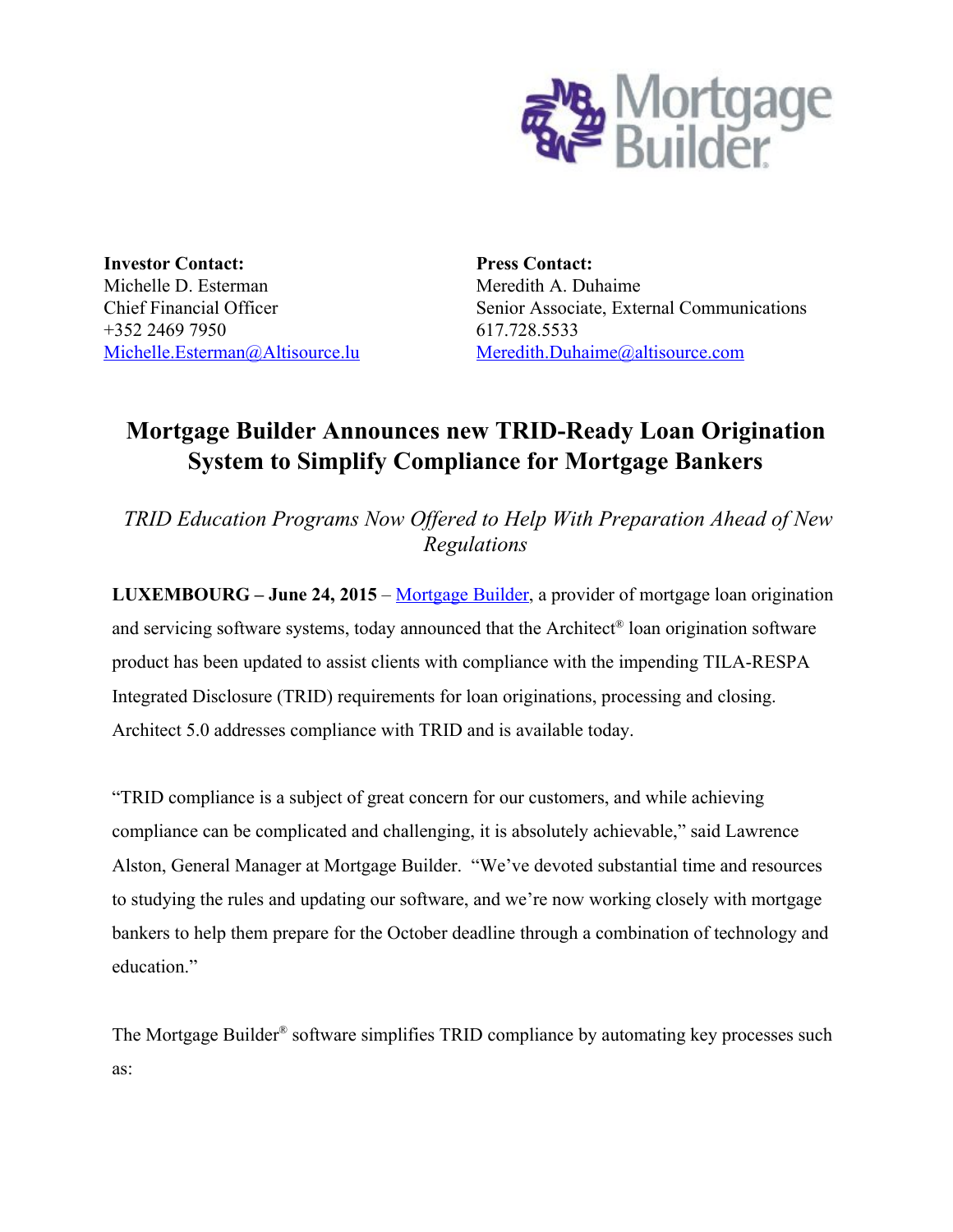

- 1. **Tolerance tracking**: TILA-RESPA defines three tolerance charge categories that limit the increase of certain fees from the amount disclosed on the Loan Estimate to the amount actually charged on the Closing Disclosure. The new release helps to prevent errors by automatically recognizing which category fees belong to, by calculating the applicable tolerances as fees are changed by the user and by warning users when thresholds are exceeded.
- 2. **Timing requirement management**: The system simplifies event tracking by automatically calculating the earliest dates that creditors can collect fees, the due dates for disclosures and permissible closing dates. This makes it much easier to communicate expectations to consumers, real estate partners, brokers and closing agents.
- 3. **Closing disclosure processes**: The software automatically transfers the fees entered on the loan estimate screen to the closing disclosure, thereby reducing data entry time and the potential for data input errors. The system will automatically determine if a new three day waiting period is required for changes prior to closing and identifies when disclosures are required based on numeric or non-numeric clerical issues.

#### *TRID Education Critical for Compliance Success*

While technology is an important element for achieving TRID compliance, understanding the new rules is absolutely critical. To help prepare mortgage bankers for the October implementation of the new TRID rules, Mortgage Builder has developed a number of educational programs to provide training for our existing customers to explain the requirements and provide compliance strategies. These include:

**• 2015 Mortgage Builder User [Conference](https://www.mortgagebuilder.com/news-a-events/events.html) & Vendor Showcase – July 21-23, Detroit –** Mortgage Builder will host its annual user conference in July. The conference will